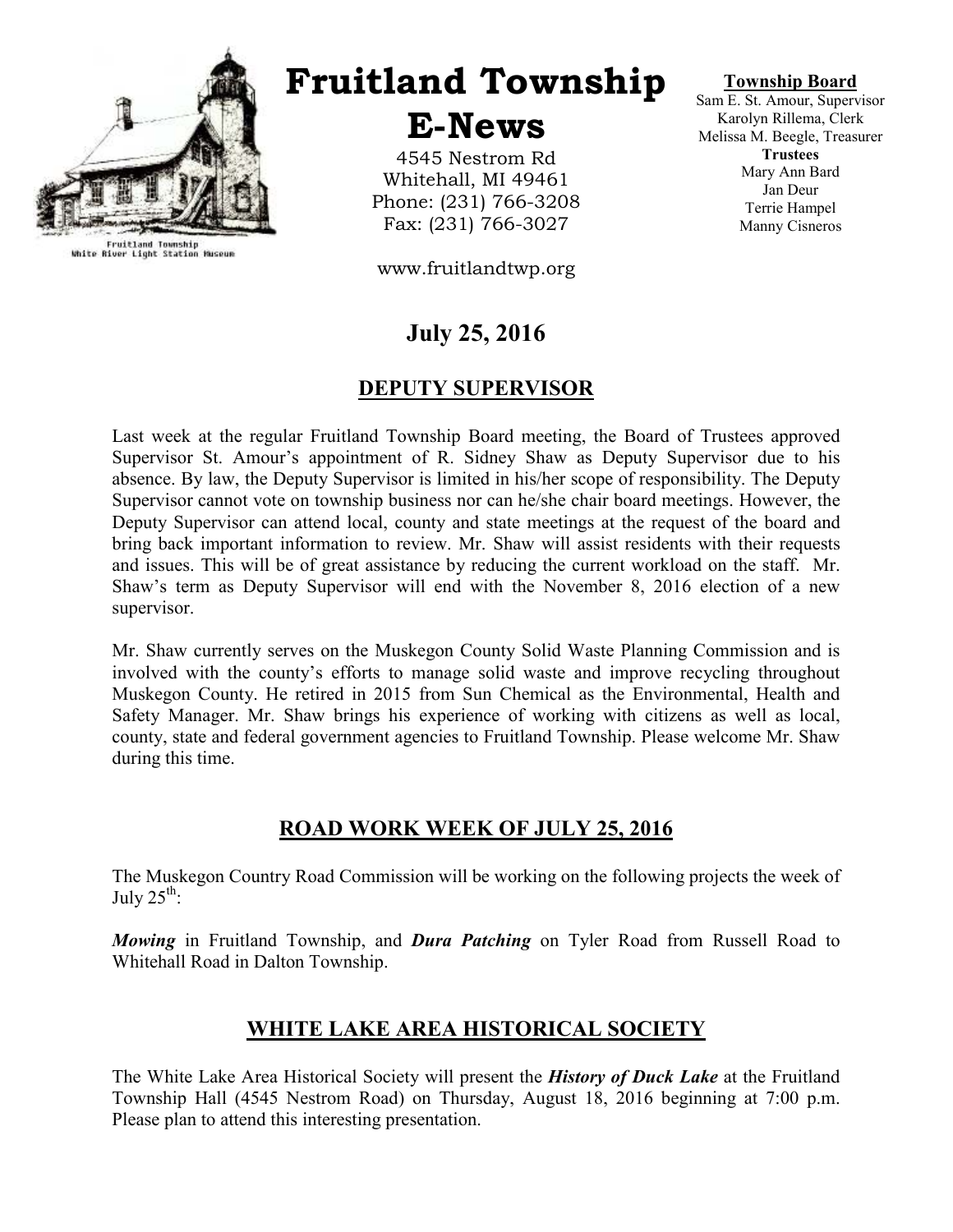## 2016 SUMMER TAX COLLECTION

The 2016 Summer tax bills have been mailed.

All payments must include the bottom portion of the tax bill in order to appropriately post payments to the correct parcel. Payments received without parcel numbers could result in processing delays. Make all checks PAYABLE TO: FRUITLAND TOWNSHIP.

#### Methods of Payment:

- *Mail* a personal check, money order, or cashiers check to 4545 Nestrom Road, Whitehall MI 49461. We do NOT accept postdated checks.
- *Night Deposit Box* located at the Township Hall. Place your payment and the bottom portion of the tax bill in an envelope and drop in our deposit box. No cash payments in the night deposit box!
- In person, at the Fruitland Township Hall, Monday-Friday. See hours and holiday closing dates below.
- *Online*, at www.fruitlandtwp.org. There will be an additional fee for this option.
- *Partial payments*, will be accepted. Each payment amount will be spread equally to all levied taxes.

#### Note:

- NSF (non sufficient funds) checks will result in the reversal of the original payment until a cash payment can be made and the NSF check fee will be charged at that time.
- If you request a receipt for payment, a self addressed, stamped envelope **MUST** accompany payment.

#### Payment Dates:

- Payments due to Fruitland Township, July 1, 2016 until September 14, 2016 without penalty. Postmarked payments and payments in the Night Deposit Box on September 14, 2016 will be accepted without penalty.
- Normal business hours,  $8:00$  a.m.  $-4:00$  p.m., Monday-Thursday.  $8:00$  a.m.  $-$ 12:00 p.m., Fridays.
- Closed Holidays: Independence Day (celebrated July 4, 2016) and Labor Day (celebrated September 5, 2016).
- Payments made after September 14, 2016, will include a 1% penalty per month (as mandated by the State of Michigan) also an additional  $3\%$  if not paid by February 14, 2017. Call (231) 766-3208 for calculation before mailing.

Deferment of Summer Tax: Applications are available to qualifying individuals. All forms must be presented to Fruitland Township Treasurer NO LATER than September 14, 2016.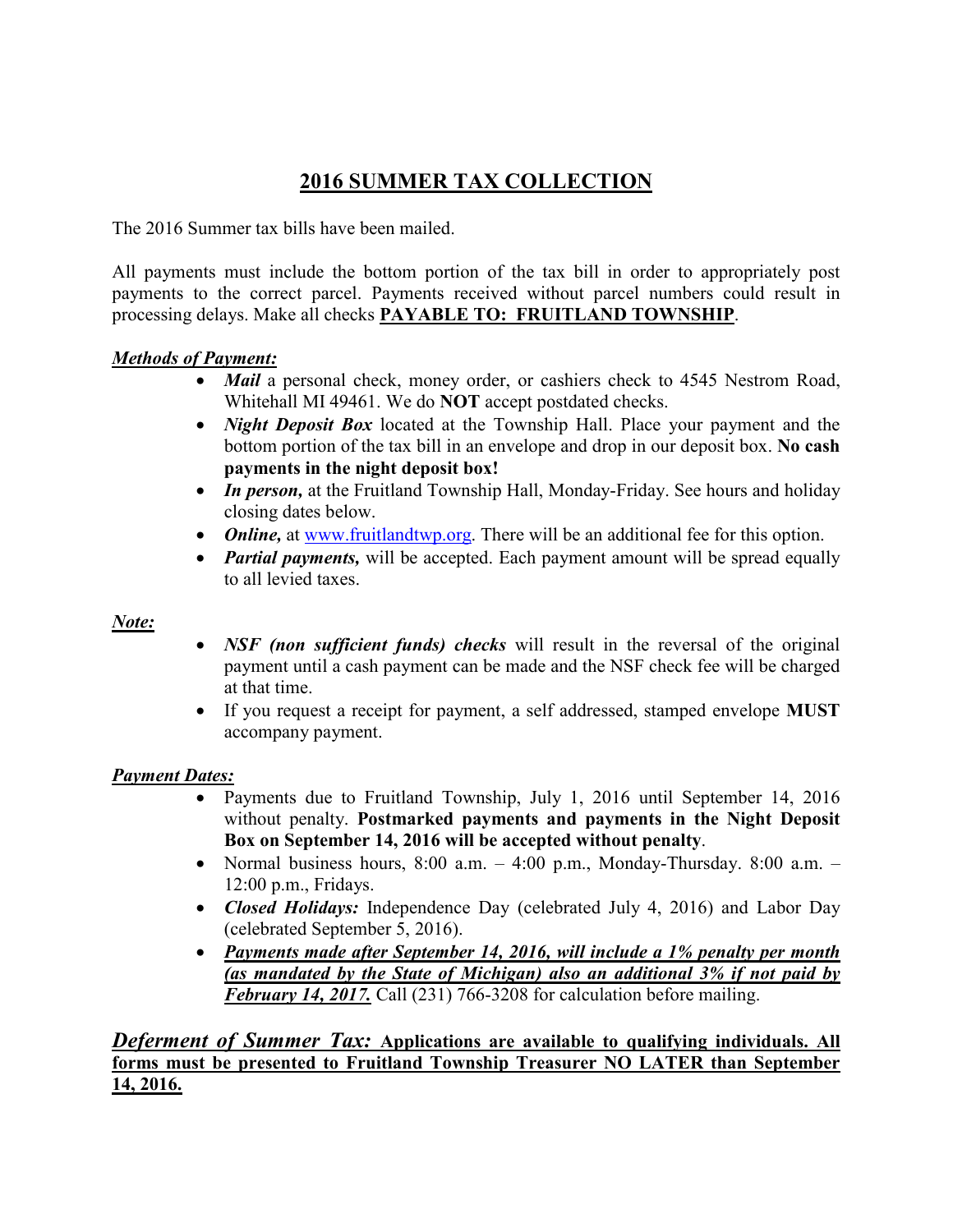## FROM THE CLERK'S OFFICE

#### Primary Election – Tuesday, August 2, 2016

Visit the website to:

- View your Sample Ballot
- Track your Absentee Ballot
- Verify your Voter Registration
- Find your Polling Place
- Contact your Local Election Official
- Find answers to Frequently Asked Questions

# Michigan.gov/vote

ABSENTEE BALLOTS: If you are in need of an absentee ballot, please call (231) 766-3208 or stop in to the Fruitland Township Hall, 4545 Nestrom Road, Whitehall, MI 49461 and someone will assist you with obtaining an absentee ballot application and ballot.

All absentee Voters must meet one of the following criteria:

- 60 years of age or older,
- Physically unable to attend the polls without assistance of another,
- Appointed as an election inspector in a precinct other than the precinct where you reside,
- Expect to be absent from the community in which you are registered for the entire time the polls are open on election day,
- Cannot attend the polls because of the tenets of your religion,
- Cannot attend the polls because you are confined to jail awaiting arraignment or trial.

#### REMINDER: The Clerk's office will be open on Saturday, July 30, 2016 from 10:00 am to 2:00 pm for the sole purpose of issuing absentee ballots only.

Absentee ballots will still be available on Monday, August 1, 2016, however the ballot MUST be voted in the office at that time. By law, absentee ballots are not allowed to leave the office the day before the election.